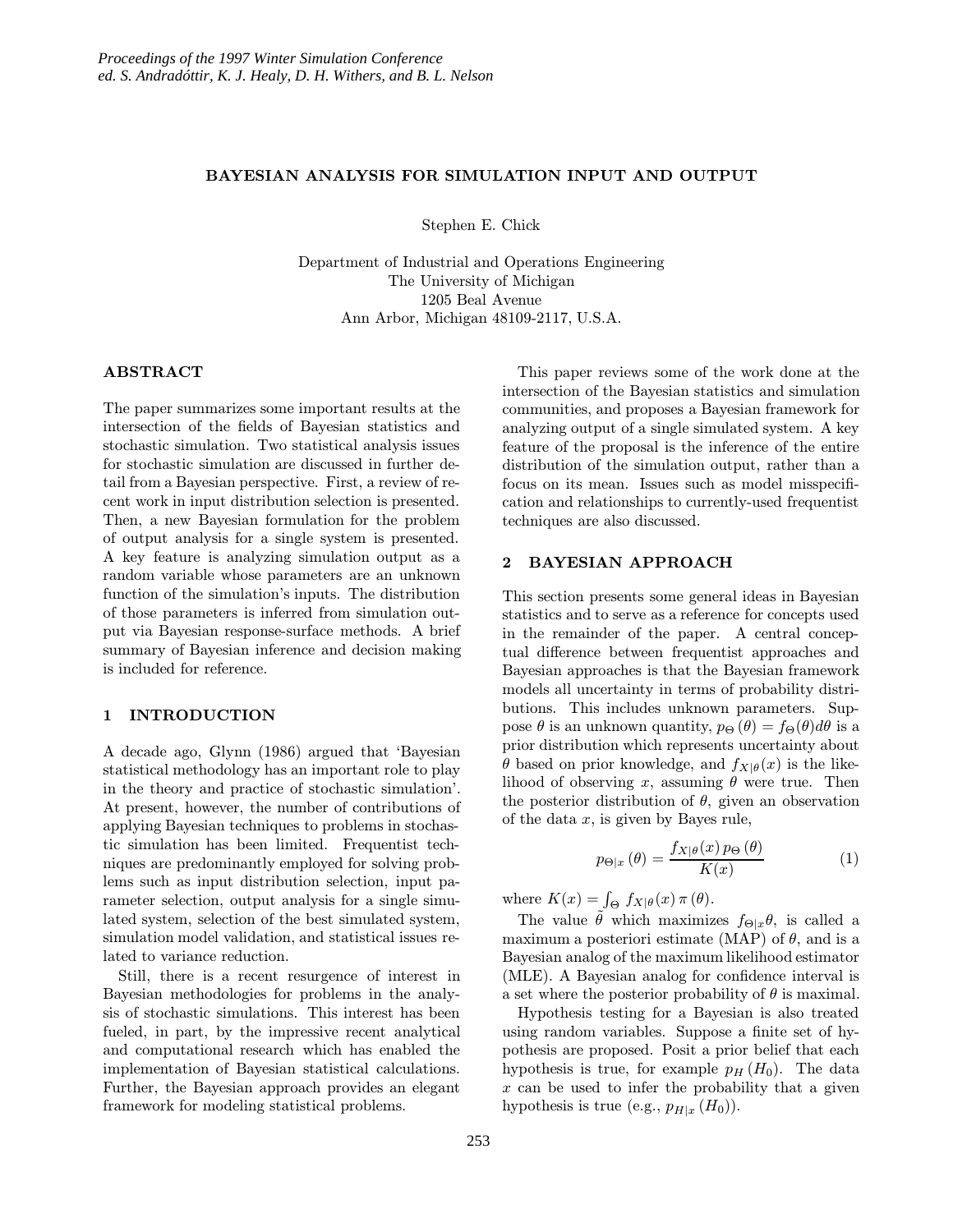Bayesian statistics is often used in conjunction with decision making where the objective is to maximize the expected utility of a decision (see, e.g., Berger, 1985 or de Groot, 1970). This paper refers to the mean of output values rather than expected utility, as current work in stochastic simulation analysis generally focuses on estimation of means.

#### 3 LITERATURE REVIEW

There are two important domains of literature in which simulation and Bayesian statistics have been discussed together. The first is the application of Bayesian and decision-theoretic techniques to statistical problems in the field of simulation. The second is the use of simulation as a numerical tool for approaching problems in Bayesian inference. This paper is primarily concerned with developments in the first domain–Bayesian approaches to statistical problems involved with analyzing simulations. Much of the analysis that this entails requires techniques from the second domain.

### 3.1 Bayesian Techniques for Simulation

Applications of Bayesian techniques to simulation problems can be classified into two related subareas: the simulation of stochastic systems and the simulation of deterministic, but unknown systems. For the analysis of stochastic simulations the literature is not extensive.

Stochastic simulations. Andrews and Schriber (1983) appear to be the first to discuss modeling simulation output with a Bayesian formalism. They construct a point estimator and a Bayesian confidence interval for the mean of batch-run simulation output. Specific assumptions include a Gaussian prior for the mean, and a stationary Gaussian process with autocorrelated output from batch to batch. Andrews, Birdsall, Gentner, and Spivey (1986) investigate Bayesian techniques for validation of simulation output.

Glynn (1986) describes an attractive, general framework for modeling a generalized semi-Markov process (GSMP) when the parameters of the input distributions are unknown (e.g., service times are exponential, with unknown rate  $\mu$ ). He notes that the probability distribution of the output depends on the prior distribution of the input parameters, and comments on potential research directions.

Nelson, Schmeiser, Taaffe and Wang (1997) evaluated several techniques for combining a deterministic approximation with a stochastic simulation estimator, among them a Bayesian analysis (Gaussian distribution) for a point estimator.

Wang and Schmeiser (1997) describe the use of Monte Carlo simulation for a Bayesian analysis. Additionally, they formulate a related optimization problem to select a prior distribution satisfying certain desirable properties. In this respect, they perform a Bayesian robustness analysis for analyzing Monte Carlo simulation output.

Chick (1996) addresses the problem of selecting an appropriate input distribution (e.g., exponential, gamma) using Bayesian hypothesis testing, as well as the problem of parameter uncertainty for a given input distribution. He also developed extensions to Latin hypercube sampling to provide variance reduction even when the input distribution (and therefore the number of parameters) is unknown.

Andradóttir and Bier (1997) discuss possible roles of Bayesian analysis in model validation, and output analysis with both normal and truncated normal distributions. They present results on importance sampling when the parameters of input distributions are unknown. A joint distribution for the input and output parameters is discussed, but a number of analytical and practical difficulties were described.

Deterministic simulations. A different angle is taken for the problem of applying Bayesian techniques to deterministic computer simulations. The problem is that a computer algorithm calculates a function of certain inputs and provides a deterministic output. Each evaluation of the algorithm is assumed to be computationally expensive. Bayesian techniques are used to infer the parameters of a postulated functional form for the algorithm's output. The design of computer experiments to learn the shape of the function is a central focus. Koehler and Owen (1995) provide a review of techniques in this wellexplored area.

One formulation is the Kriging model, which assumes that the unknown real-valued function is

$$
\Xi(x) = \sum_{j=1}^{N} \phi_j h_j(x) + Z(x),
$$

where the  $h_j(\cdot)$  are known functions, N is known, the  $\phi_j$  are unknown with a given prior, and  $Z(x)$  is a stationary Gaussian random process with

$$
Cov(Z(x_i), Z(x_j)) = \sigma^2 R(x_j - x_i)
$$

Evaluations of  $\Xi$  at the points  $x_0, \ldots, x_n$  and Bayes rule are used to infer the values of the  $\phi_i$  (and therefore  $\Xi$ ) at other values of the input x.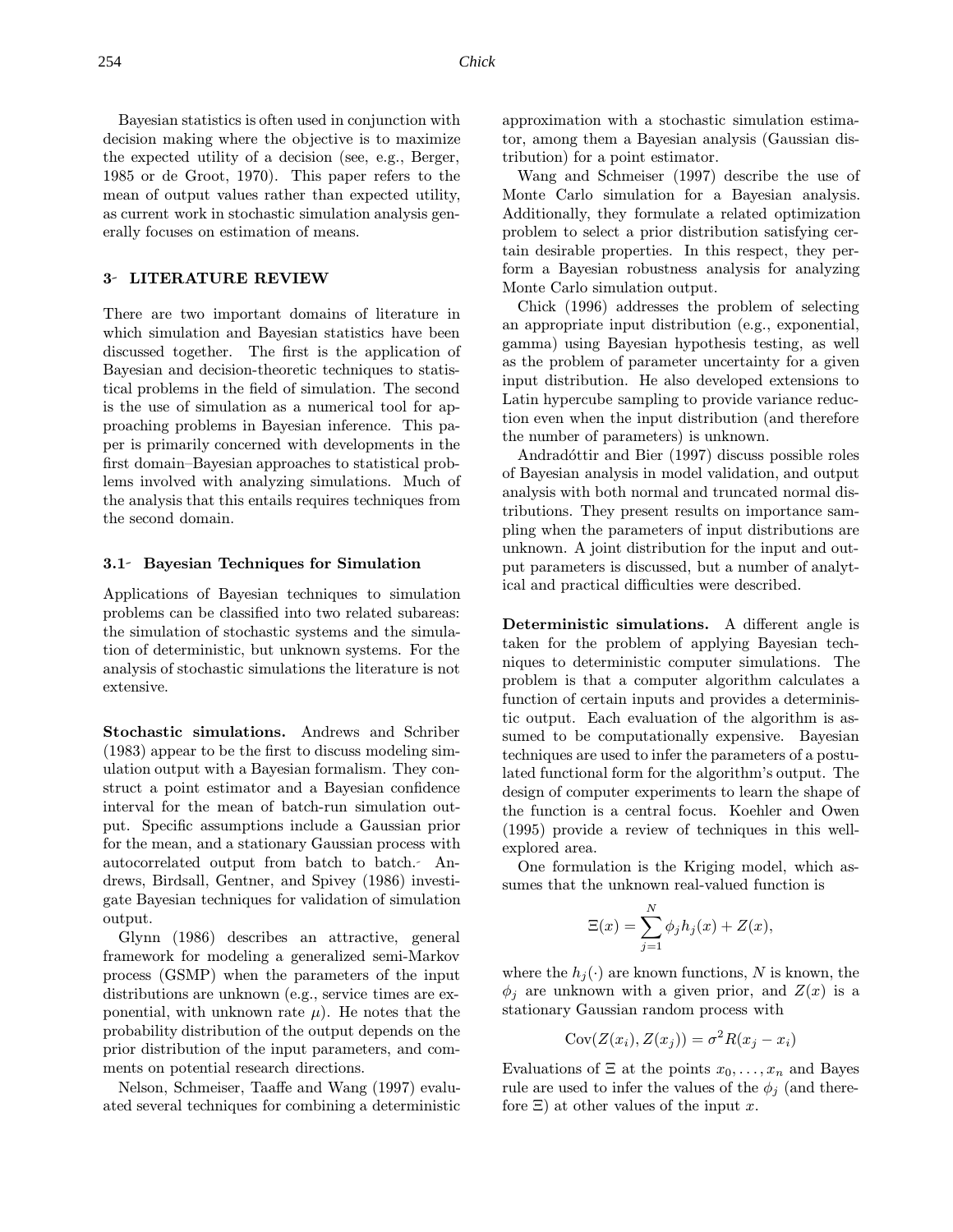Currin, Mitchell, Morris, and Ylvisakir (1991) provide results for selecting points  $x_i$  which provide maximal inferential power for a special case of the Kriging model. Morris, Mitchell, and Ylvisakir (1993) extend the framework to accomodate simulation output which returns derivatives of  $\Xi$  as well as  $\Xi$  for each function evaluation.

Osio and Amon (1997) expand the problem to plan computer experiments where several functions of differing levels of accuracy could be programmed, the more simplistic models being quicker but less accurate. They evaluate orthogonal arrays of computer experiments, and select the array which gives the maximum expected information gain. They iterate with more refined computer models as necessary.

Chaloner and Verdinelli (1995) provide a thorough overview of Bayesian experimental design in general.

#### 3.2 Simulation for Bayesian Analysis

Bayesian statistics presents a number of challenges for numerical analysis, notably for predictive inference when the denominator in Equation (1) is needed. A recent survey paper (Evans and Swartz, 1995) indicates that significant progress has been made using five general techniques: asymptotic methods, importance sampling, adaptive importance sampling, multiple quadrature, and Markov chain methods. Simulation techniques are therefore playing an important role in making a Bayesian analysis computationally tractable (Chen and Schmeiser, 1993).

Gilks, Richardson, and Spiegelhalter (1996) provide a comprehensive review of many of the theoretical, philosophical and practical issues related to Markov chain Monte Carlo (MCMC) techniques. The MCMC WWW site (http://www.stats.bris.ac.uk/MCMC/) contains a significant collection of references. Spiegelhalter et al. (1996) provide a package called BUGS to perform Bayesian inference via MCMC methods (mailto:bugs@mrc-bsu.cam.ac.uk). The software can be used to generate samples from posterior distributions that arise in Bayesian analysis.

## 4 INPUT DISTRIBUTION SELECTION

Bayesian formulations for statistical distribution selection have been applied to a number of fields (Draper, 1995; Madigan and York, 1995; Kass and Raftery, 1995; Raftery, 1995; Volinsky et al., 1996). A central idea is that all uncertainty, including distribution uncertainty, is to be represented by probability statements. The formulation presented by Chick (1996) can be summarized as follows.

Suppose that a statistical distribution and parameter for a sequence of random quantities is needed for input to a discrete-event simulation of a dynamic system, and some historical data  $\vec{y}_n = (y_1, \ldots, y_n)$  is available. Suppose that the data are believed to be conditionally independent, given the statistical distribution and parameter.

Set  $\pi(m)$  to be the prior belief that distribution m is the correct distribution,  $m = 1, \ldots, M$ . (A common, but not necessary, choice for  $\pi(m)$  is  $1/M$ .) Set  $p_{\Lambda_m|m}(\lambda_m)$  to be the prior belief that  $\lambda_m$  is the true parameter, given the assumption that  $m$  is the correct distribution.

Under these conditions, it is possible to determine:

$$
p_{\vec{Y}_n|m}(\vec{y}_n) = \int_{\Lambda_m} p(\vec{y}_n | m, \lambda_m) p_{\Lambda_m|m}(\lambda_m) d\lambda_m
$$

$$
p_{m|\vec{y}_n}(m) = \frac{p_{\vec{Y}_n|m}(\vec{y}_n) \pi(m)}{\sum_{k=1}^M p_{\vec{Y}_n|k}(\vec{y}_n) \pi(k)} \tag{2}
$$

$$
p_{\Lambda_m|m,\vec{y}_n}(\lambda_m) = \frac{p_{\vec{Y}_n|m,\lambda_m}(\vec{y}_n) p_{\Lambda_m|m}(\lambda_m)}{p_{m|\vec{y}_n}(m)}
$$

Equation (2) describes the belief that a specified distribution is correct, given the data, prior beliefs about the correct distribution, and the assumption that the correct distribution is to be found in the original set of M proposed distributions. Several approximation methods exist for the above integral. Of particular interest is the Laplace approximation,

$$
p_{m|\vec{y}_n}(m) \approx \frac{\left|\tilde{\Sigma}_m\right|^{1/2} p_{\vec{Y}_n|m,\tilde{\lambda}_m}\left(\vec{y}_n\right) p_{\Lambda_m|m}\left(\tilde{\lambda}_m\right) \pi\left(m\right)}{\left(2\pi\right)^{-d_m/2} \sum_{i=1}^M p_{i|\vec{y}_n}\left(i\right)}
$$

where the approximation error is  $O(n^{-1})$ ,  $d_m$  is the dimension of  $\lambda_m$ ,  $\tilde{\Sigma}_m^{-1} = -\mathbf{D}^2 \log p \left( \tilde{\lambda}_m \mid m, \vec{y}_n \right)$  is minus the Hessian of the log-posterior evaluated at the MAP estimate  $\lambda_m$  given m, and n is the number of data points. Chick (1996) provides an example where the approximation worked well.

The  $\Sigma_m$  term is analogous to the information matrix term used for providing confidence intervals for the MLE of frequentist approaches (Leemis, 1995).

A review of work investigating the problem of automatically selecting an appropriate prior is given by Kass and Wasserman (1996). A discussion of the robustness of this selection process with respect to poor choices of prior distributions is given by Berger (1994). The problem of not including the correct distribution in the original set of distributions is discussed in Section 7. The probabilistic interpretation of distribution correctness is not without its detractors. See for example Edwards (1994).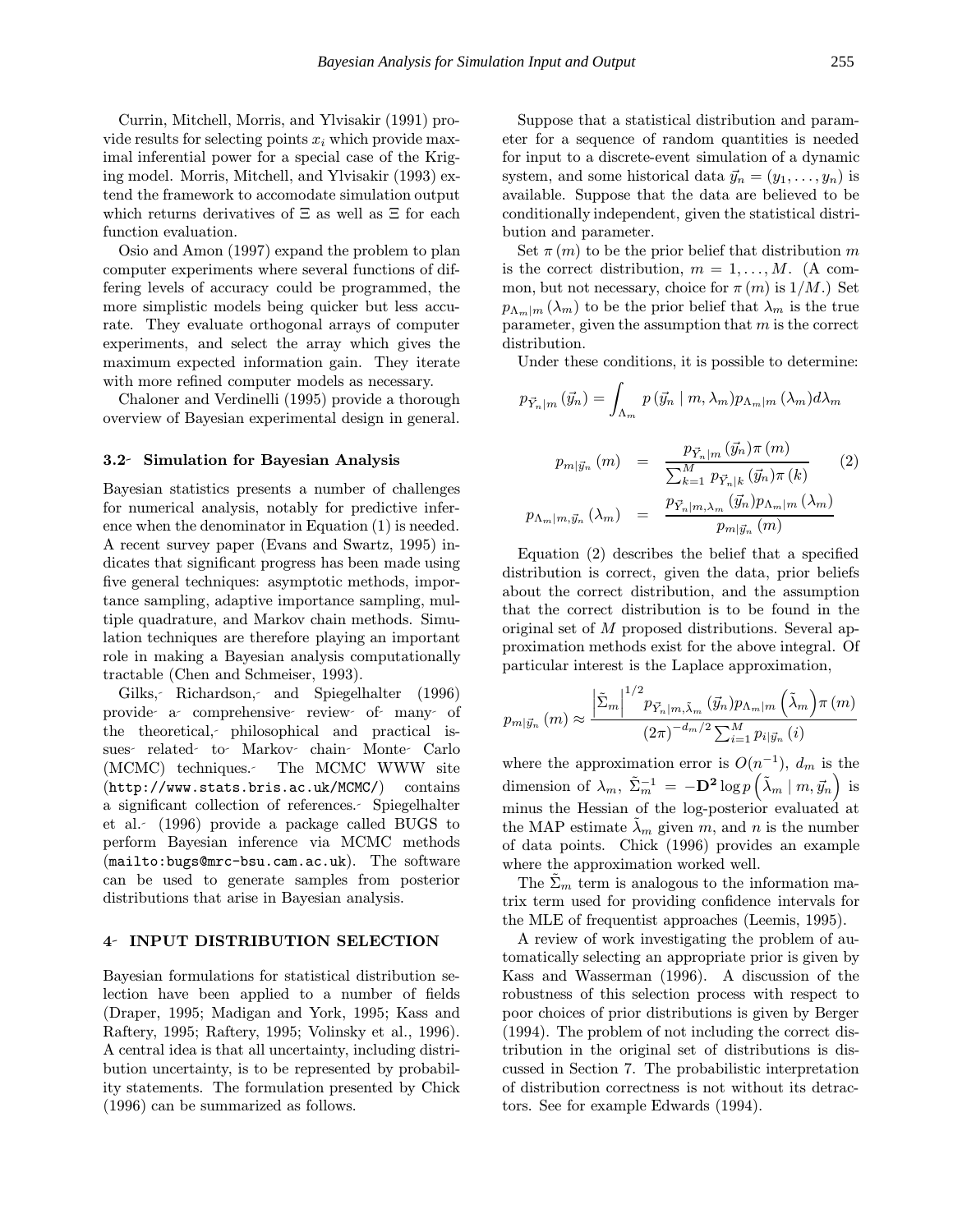# 5 OUTPUT ANALYSIS

Consider the problem of analyzing the output from a single simulated system (see Chick, 1997, for an extension to multiple systems). Focus here is on output which is independent from simulation replication to replication (batch mean output is not considered). Curiously, simulation output data has traditionally been handled quite differently than data for simulation input distributions, in that much focus has been on estimating means of output, rather than the assessing the entire distribution using parameter estimation and goodness-of-fit techniques. (Although Law and Kelton, 1991; Glynn, 1996, among others discuss quantiles of simulation output.)

The entire output distribution can be important to a decision maker (Law and Kelton, 1991; Banks et al., 1996). From the distribution, any quantity of interest can be deduced, including the mean, variance, other moments, quantiles, and other functionals of the probability distribution.

In general, the form of the distribution function and/or the values of the statistical parameters of the output will be unknown to the simulation analyst. On the other hand, there may be some intuition or formal analysis indicating the form of the output distribution. Analytical methods may indicate that the Gaussian or geometric or some other distribution may be appropriate, without giving precise information regarding the parameters. For example, the number in system of an  $M/M/1$  in steady-state is geometric, or some other quantity of interest may have a functional central limit theorem indicating it will be close to Gaussian. It is known, however, that the parameters of the output distributions are some unknown function of the input parameters.

This thought process is depicted in Figure 1. For clarity of exposition, we summarize under the assumption that  $M = 1$ , and drop the subscript m. A superscript  $r$  is used to emphasize quantities specific to replication  $r$ , and a subscript i indicates the i-th coordinate of a vector.

- 1. A statistical parameter  $\lambda^r$  is selected by the simulation analyst (by sampling or other choice) for replication r.
- 2. Random variates  $x_1^r, x_2^r, \ldots$  (service times, routing decisions, . . .) are generated from distributions depending on  $\lambda^r$ .
- 3. A random output  $o^r$  is generated.
- 4. The analyst assumes a parametric distribution  $f_{O<sup>r</sup>|\theta<sup>r</sup>}(o<sup>r</sup>)$  to describe the output, where the unknown  $\theta^r$  may depend on  $\lambda^r$ .



Figure 1: A Framework for Analyzing Stochastic Simulation Experiments  $(r \text{ is for replication number})$ 

5. An unknown deterministic function Ξ maps input to output parameters,  $\theta^r = \Xi(\lambda^r; \phi)$ , where  $\phi = (\phi_1, \ldots \phi_N)$  are unknown parameters with prior distribution  $p_{\Phi}(\phi)$ .

 $\Lambda$ ,  $\Theta$ ,  $\Xi$ ,  $\Phi$ , and O may be scalar or vector valued.

**Example 1.** Consider the  $M/M/1$  queue, with input parameter  $\lambda = (\lambda_1, \lambda_2)$ , setting the arrival rate to be  $\lambda_1$  and the service rate to be  $\lambda_2$ . Suppose that the number Q in the system at time t is desired. Although the distribution of Q can be determined analytically, suppose we 'guess' that the output  $O_i = Q_i$  comes from a series of independent simulation replications is geometric( $\theta$ ), where  $\theta$  is postulated to be of the form  $\theta^r = \Xi(\lambda^r; \phi) = \phi_1 + \phi_2 \lambda_1^r / \lambda_2^r + \phi_3 \lambda_2^r / \lambda_1^r.$ 

One decision theoretic formulation of the relationships between simulation inputs and outputs is summarized in Figure 2. The figure is drawn as a Bayesian network, where probabilistic dependencies are represented with arcs (Howard and Matheson, 1984). The figure represents that for replication  $r$ , simulated variates  $X_i^r$  depend on the input parameter  $\Lambda$  and uniform variates  $U_j^r$  from the simulator; the output  $O<sup>r</sup>$  can be described in terms of parameters of the output distribution  $\Theta$  and the  $X_i^r$ ; and the output parameters depend on  $\Lambda$  and  $\Phi$ . In probability terms,  $p_{\Lambda,\Phi,\Theta,U,X,O} = p_{\Lambda} p_U p_{\Phi} p_{O|\Theta,X} p_{\Theta|\Lambda,\Phi} p_{X|\Lambda,U}$ (some subscripts are omitted for clarity).

The relationship between  $X_1^r, \ldots$  and  $O^r$  is too complex to study analytically. This complexity is one reason the system is simulated in the first place.

Figure 3 presents a simplified model obtained by conceptually 'integrating out'  $U$  and  $X$ . The complexity of random number generators and simulated variates is captured only implicitly. This simplified model, which represents  $p_{\Lambda, \Phi, \Theta, O} = p_{\Lambda} p_{\Phi} p_{O| \Theta} p_{\Theta | \Lambda, \Phi},$ is the basis for the output analysis discussed in this paper.

From Figure 3, pairs of simulation inputs and outputs can be used to infer the parameters  $\phi$  of the mapping  $\Xi$ . Suppose that R replications are run with output  $\vec{o} = (o_1, \ldots, o_R)$ , and denote by  $\vec{\lambda} = (\lambda^1, \ldots, \lambda^R)$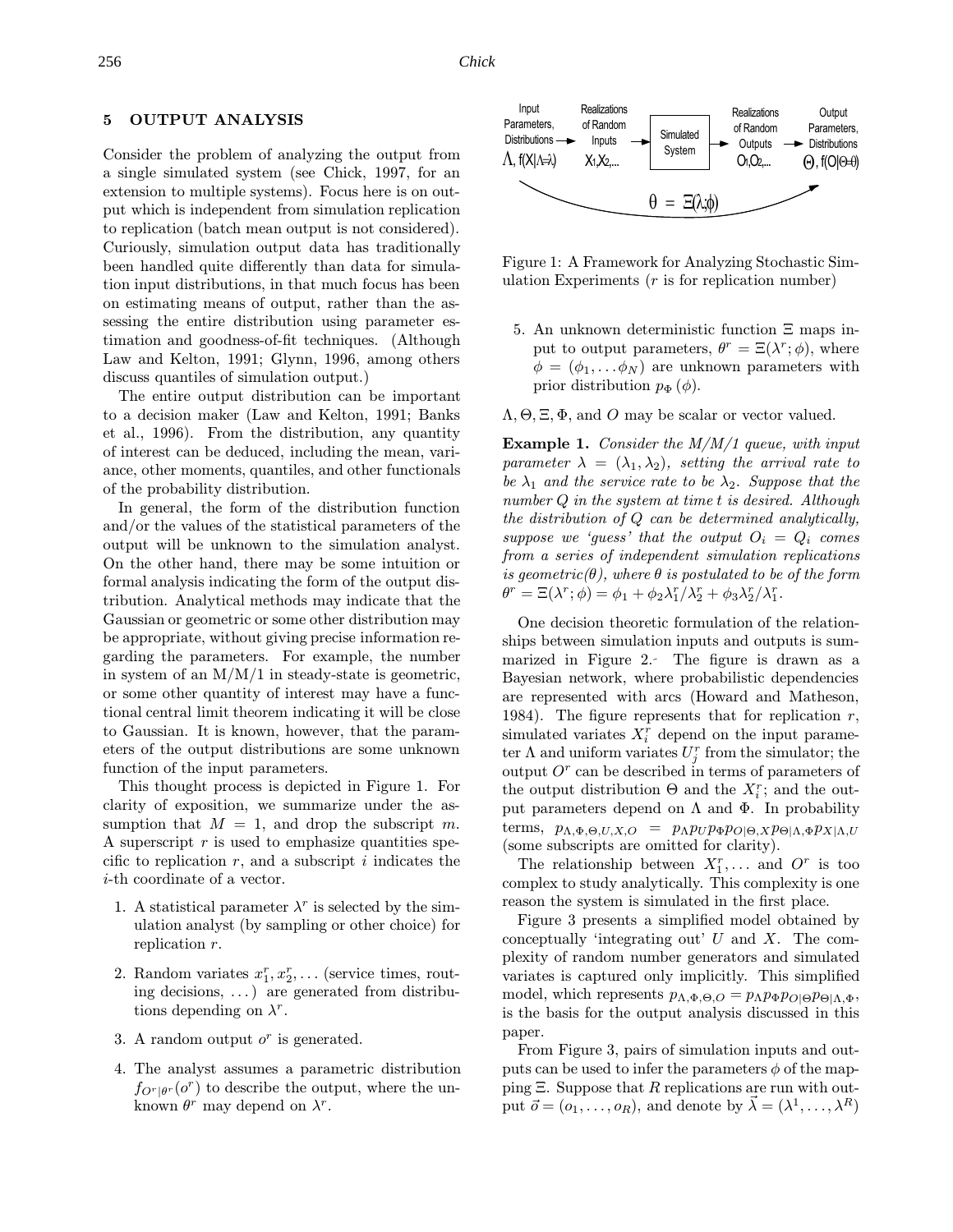

Figure 2: Approach One: Comprehensive Belief Network



Figure 3: Approach Two: Simplified Belief Network

the input parameters used during those replications. The posterior distribution for  $\phi$  is then

$$
p_{\Phi|\mathcal{D}}(\phi) \propto p_{\Phi}(\phi) \prod_{r=1}^{R} f_{O^r|\phi,\vec{\lambda}}(o^r)
$$
 (3)

where  $\mathcal{D} = (\vec{\sigma}, \vec{\lambda})$  represents the information learned from previous simulation replications, and  $f_{O<sup>r</sup>|\theta<sup>r</sup>}(o<sup>r</sup>)$ is the postulated distribution of the output  $o^r$ , given the input  $\lambda^r$ , mapping parameters  $\phi$ , and  $\theta^r$  =  $\Xi(\lambda^r;\phi).$ 

The posterior distribution on  $\phi$  in Equation (3) induces a posterior distribution on the output of future replications. Further, for each fixed  $\lambda$ , the unknown expected value of the output  $\overline{O}(\lambda) = E[O \mid \lambda, \phi]$  is a random variable whose distribution can be determined with Equation (3).

$$
p_{O|\mathcal{D},\lambda}(o) = \int_{\phi} f_{O|\theta=\Xi(\lambda,\phi)}(o) p_{\Phi|\mathcal{D}}(\phi)
$$

$$
p_{\bar{O}(\lambda)|\mathcal{D},\lambda}(\bar{o}) = \int_{\phi|E[o]\Xi(\lambda;\phi)]=\bar{o}} p_{\Phi|\mathcal{D}}(\phi)
$$

The distribution of  $\overline{O}(\lambda)$  is important as it characterizes the system uncertainty regarding the response surface, and is distinct from systemic uncertainty about input distributions  $(p_\Lambda(\lambda))$  and stochastic uncertainty of the system  $(p_{O|\mathcal{D},\lambda}(o)).$ 

This can be though of as a Bayesian version of metamodeling (see, e.g., Law and Kelton, 1991). The current approach differs, however, as it infers a probability distribution for the output as a function of inputs, in addition to estimating the mean of the output. A distribution of parameters results, rather than a point estimate of means. The mean of the output can then be calculated is an integration problem, rather than a simulation problem, once the output distribution and parameter  $\theta$  are known.

The approach is similar to the Kriging model in that there is assumed to be a deterministic, but unknown function, which maps input parameters to output parameters. The approach is different from the Kriging model in that the output of the simulation is stochastic, rather than deterministic, and  $p_{O|D,\lambda}(o)$ represents uncertainty in the output rather than a Gaussian process Z.

The current proposal can also be used for determining which of several proposed functions  $\Xi_i$  is best supported by the data. See Ledersnaider (1994) for a discussion of Bayesian response surface estimation, and Chick (1997) for a discussion of Bayesian distribution selection.

#### 6 JOINT INPUT-OUTPUT MODEL

A joint probability distribution for input and output parameters  $(Λ, Θ)$  can then be written

$$
p_{\Lambda,\Theta|\mathcal{D}}(\lambda,\theta) = p_{\Lambda|\mathcal{D}}(\lambda) p_{\Theta|\lambda,\mathcal{D}}(\theta)
$$
  
=  $p_{\Lambda} \int_{\phi} p_{\Theta|\phi,\lambda,\mathcal{D}}(\theta) p_{\Phi|\lambda,\mathcal{D}}(\phi)$ 

where  $p_{\Lambda,\Theta} = p_{\Lambda}p_{\Theta|\lambda}$  is the prior distribution.

The posterior for  $\lambda$  is written in terms of a nonupdated prior because under the assumptions, no information about the input parameter  $\lambda$  can be learned by observing the simulation output for various values of  $\lambda$ . The simulations give information about how  $\lambda$  and  $\theta$  are related, not about the value of  $\lambda$  most appropriate for the real system.

An interesting research question is how one might learn about  $\lambda$ , given certain 'real-world' data about output and response variables, along with simulation input and output data.

## 7 MISSPECIFIED DISTRIBUTIONS

For both input and output distributions, an assumption was that the set of proposed distributions included the correct distribution. What if this is not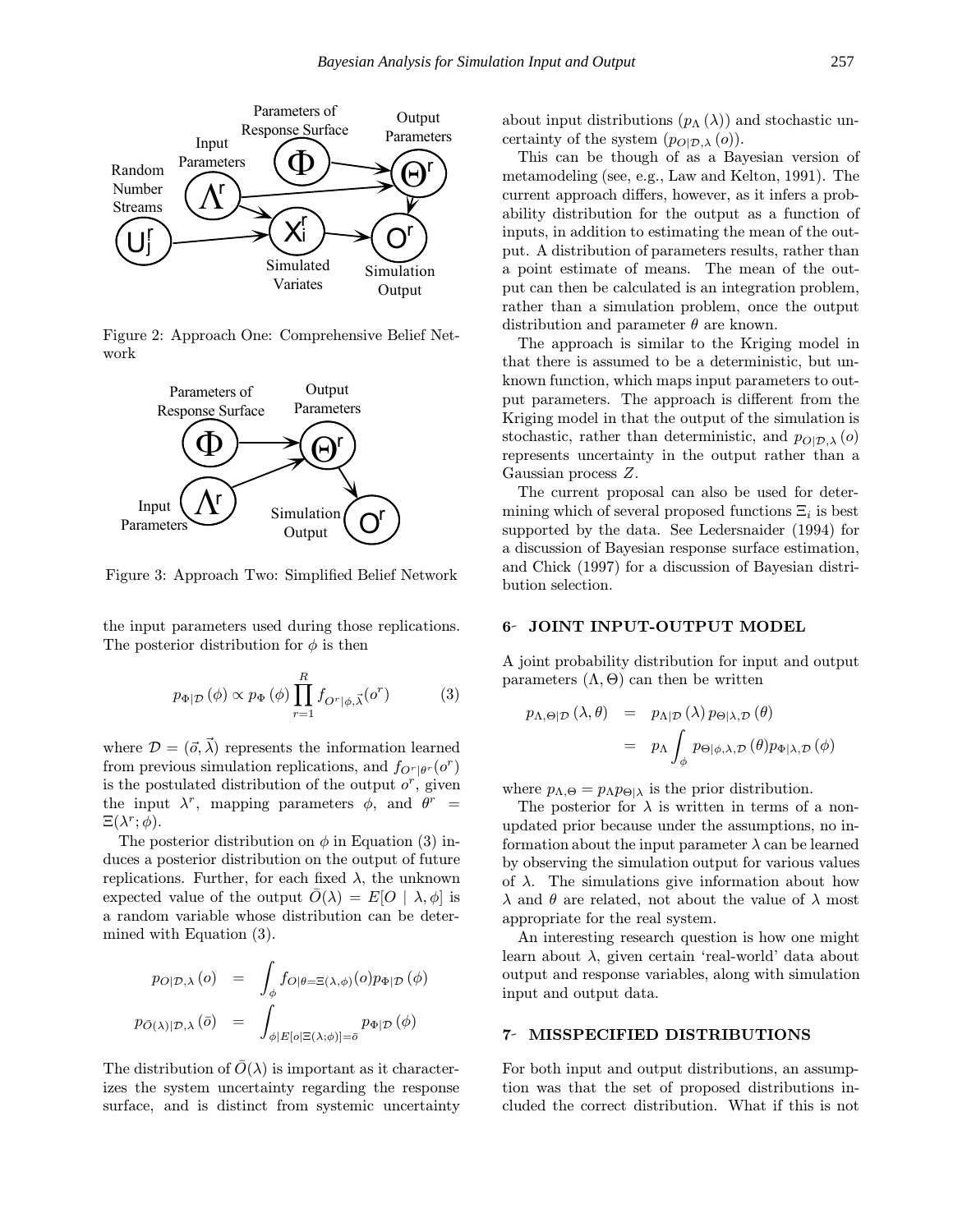the case? How far off-base can the results be? This section partially addresses these questions.

Suppose that  $O_1, \ldots$  are i.i.d. random variables with probability distribution  $p'_O\left(o\right)$ , but that rather than selecting  $p'_O(i)$ , the simulation analyst chooses a distribution  $f_{O|\theta}(o)$  from the exponential family, for some unknown  $\theta$ , where

$$
f_{O|\theta}(o) = F(o)G(\theta)e^{\sum_{s=1}^{S}u_s(o)\phi_s(\theta)} \tag{4}
$$

For example, the normal distribution falls into this category because

$$
f(o \mid \mu, \sigma^2) = \frac{e^{-(o-\mu)^2/2\sigma^2}}{\sqrt{2\pi\sigma^2}}
$$
  
= 
$$
\frac{1}{\sqrt{2\pi}} \frac{e^{-\mu^2/2\sigma^2}}{\sigma} e^{-x^2/2\sigma^2 + x\mu/\sigma^2}
$$

so that  $S = 2$ ,  $F(o) = 1/\sqrt{2\pi}, \ \theta = (\mu/\sigma^2, 1/\sigma^2),$  $G(\theta) \;=\; \exp \left[ -\mu^2/2\sigma^2 \right]/\sigma \;\; u_1(o) \;=\; o,\; u_2(o) \;=\; o^2,$  $\phi_1(\theta) = \mu/\sigma^2$ , and  $\phi_2(\tilde{\theta}) = 1/2\sigma^2$ .

The following theorem indicates that the MLE and Maximum a posteriori (MAP) estimates of the parameter converge asymptotically to values closely related to the 'true' expectations of functions of the random variables under general conditions.

**Theorem 1.** Let  $p'_O$  (o) and  $f_{O|\theta}(o)$  be as above, and suppose that  $E[|u_s(o)|]$  exists for  $s = 1, \ldots, S$ , where the expectations are with respect to  $p'_{O}(o)$ . Further suppose that  $\theta^*$  is the unique maximizer of

$$
G(\theta) \exp \left[ \sum_{s=1}^{S} E[u_s(o)] \phi_s(\theta) \right] . \psi \tag{5}
$$

Then the MLE  $\hat{\theta}$  obtained from the misspecified distribution converges almost surely to the value of  $\theta^*$ . Further, the MAP converges to  $\theta^*$  as well for conjugate priors with non-zero probability in a neighborhood around  $\theta^*$ .

*Proof.* Set  $\pi_0(\theta) = K_1 G(\theta)^\alpha e^{\sum_{s=1}^S b_s \phi_s(\theta)}$  to be a conjugate prior for  $\theta$ . Then if  $\vec{x}_n = (x_1, \ldots, x_n)$ , the posterior is

$$
p(\theta \mid \vec{x}_n) = K_2 G(\theta)^{a+n} e^{\sum_{s=1}^{S} (b_s + t_j(\vec{x}_n))\phi_s(\theta)}, \psi
$$
 (6)

where the sufficient statistics  $t_s(\vec{x}_n) = \sum_{j=1}^n u_s(x_j)$ . By the SLLN,  $\lim_{n\to\infty} t_s(\vec{x}_n)/n \to E[u_s(o)]$  almost surely. Then

$$
\frac{d\frac{\log p(\theta|\vec{x}_n)}{n}}{d\theta} \stackrel{n \to \infty}{\to} \frac{d\log G(\theta)}{d\theta} + \sum_{s=1}^{S} E[u_j(X)] \frac{d\psi_j(\theta)}{d\theta} \tag{7}
$$

almost surely. Under the assumptions of the theorem, the maximum for both Equation (5) and Equation (6) are zeros of Equation (7), and the MAP converges appropriately. Set  $a = b_s = 0$  for convergence of the MLE.  $\Box$ 

In particular, the result is true for the Gaussian distribution. Assuming the output is Gaussian results in an output which asymptotically matches the mean and variance of the 'true' distribution.

More precisely, assume the output  $o_r$  is Gaussian with unknown mean  $\mu$  and precision  $\tau$ . Use the gamma-normal conjugate prior, with  $\tau$  distributed Gamma  $(\alpha_0, \beta_0)$ , and  $\mu$  given  $\tau$  distributed conditionally Gaussian,  $\mathbf{N}(\mu_0, n_0\tau)$ .

Then the posterior distribution  $p(\mu | \mathcal{D})$  of the expected value of the output  $\mu$  has Student distribution

$$
p(\mu | \mathcal{D}) \sim \mathbf{St}\left(\mu_R, (n_0 + R)(\alpha_0 + \frac{R}{2})/\beta_R, 2\alpha_0 + R\right)
$$

where  $\mathbf{St}(\mu,\beta,\alpha)$  is the univariate Student distribution with  $\alpha$  degrees of freedom, mean  $\mu$ , variance  $\alpha/(\beta(\alpha-2))$ , and

$$
\mu_R = \frac{n_0 \mu_0 + R\bar{\sigma}}{n_0 + R}
$$
\n
$$
\beta_R = \beta_0 + \frac{s}{2} + \frac{n_0 R(\mu_0 - \bar{\sigma})^2}{2(n_0 + R)}
$$
\n
$$
\bar{\sigma} = \sum_{r=1}^{R_k} o_r / R
$$
\n
$$
s = \sum_{r=1}^R (o_r - \bar{\sigma})^2.
$$

The Student distribution with similar parameters  $(\textbf{St}(\bar{o}, R(R-1)/s, R-1))$  is used to construct the standard frequentist confidence interval for the mean. The mean and variance for both the Bayesian and frequentist Student distributions asymptotically look like  $\bar{o}$  and  $R^2/s$ , respectively. Although the interpretation of the Bayesian posterior for the unknown mean and the frequentist confidence interval have different interpretations, the above Gaussian approximation leads to similar results from a practical standpoint.

### 8 CONCLUSIONS

This paper reviews the literature for Bayesian approaches to statistical problems in stochastic simulation. In addition, some references were presented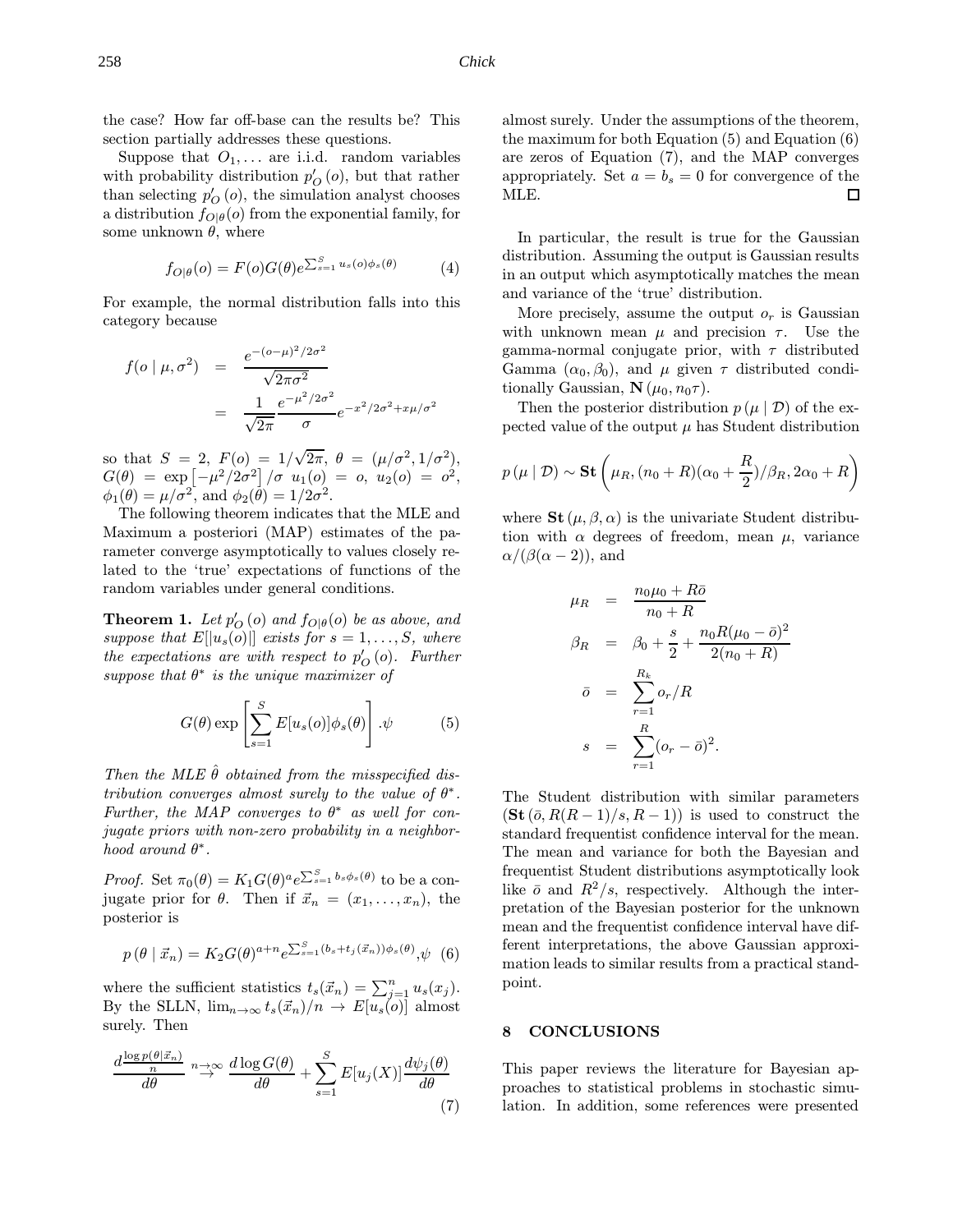to related literature in the areas of Bayesian methodology in deterministic simulation, and the application of simulation techniques to integration problems which arise in Bayesian analysis.

This paper also presented a new formulation for modeling output from stochastic simulations. The work is motivated by two ideas. One, the entire distribution of simulation output is often of interest (rather than just moments) and two, the parameters of the output distribution are some unknown function of the input parameters. The approach advocated here is distinct from, but related to, both the metamodeling approach used in stochastic simulation analysis, and the Kriging model used in deterministic simulation analysis.

The framework makes explicit the differences between stochastic uncertainty (randomness inherent in a system) and two types of systemic uncertainty (the unknown distributions and parameters of the system; and the unknown response of outputs with respect to changes in inputs).

Given particular assumptions, the mean output can be shown to be a random variable with Student distribution.

A number of research directions remain open to a Bayesian analysis. These include: analysis of independent output for multiple systems, analysis of batch mean output, development of tools for eliciting reasonable prior distributions, analysis of approximation issues related to 'small samples' versus 'large samples', sensitivity and robustness analysis, theoretical and implementation work on experimental design problems for simulation replication analysis, and evaluation of the importance of collecting more data about inputs or running more replications to better characterize the output.

ACKNOWLEDGEMENTS. Thanks are due to Shane Henderson and Stephen Pollock, who made valuable comments during the writing of this paper.

## REFERENCES

- Andradóttir, S., and V. M. Bier. 1997. Applying Bayesian ideas in simulation. Department of Industrial Engineering, University of Wisconsin-Madison, Technical Report 97-1.
- Andrews, R. W., W. C. Birdsall, F. J. Gentner, and W. A. Spivey. 1986. Validation of microeconomic simulation: A comparison of sampling theory and Bayesian methods. In Proceedings of the Winter Simulation Conference, ed. J. R. Wilson, J. O. Hen-

riksen, and S. D. Roberts, 380–383. Institute of Electrical and Electronics Engineers, Inc.

- Andrews, R. W., and T. J. Schriber. 1983. A Bayesian batch means methodology for analysis of simulation output. In Proceedings of the Winter Simulation Conference, ed. S. Roberts, J. Banks, and B. Schmeiser, 37–38. Institute of Electrical and Electronics Engineers, Inc.
- Banks, J., J. S. Carson, II, and B. L. Nelson. 1996. Discrete-event system simulation. 2nd ed. Upper Saddle River, NJ, USA: Prentice-Hall, Inc.
- Berger, J. O. 1985. Statistical decision theory and Bayesian analysis. 2nd ed. New York: Springer-Verlag.
- Berger, J. O. 1994. An overview of robust Bayesian analysis. TEST 3:5–124.
- Chaloner, K., and I. Verdinelli. 1995. Bayesian experimental design: A review. Statistical Science 10(3):273–304.
- Chen, M.-H., and B. Schmeiser. 1993. Performance of the Gibbs, hit-and-run, and Metropolis samplers. Journal of Computational and Graphical Statistics 2:251–272.
- Chick, S. E. 1996. Input distribution selection and variance reduction for discrete-event dynamic simulation: A Bayesian perspective. Department of Industrial and Operations Engineering, University of Michigan, Ann Arbor, TR96-14.
- Chick, S. E. 1997. Selecting the best system: A decision-theoretic approach. In Proceedings of the Winter Simulation Conference, ed. S. Andradóttir, K. J. Healy, D. H. Withers, and B. L. Nelson. Institute of Electrical and Electronics Engineers, Inc.
- Currin, C., T. Mitchell, M. Morris, and D. Ylvisakir. 1991. Bayesian prediction of deterministic functions, with applications to the design and analysis of computer experiments. Journal of the American Statistical Association 86:953–963.
- de Groot, M. H. 1970. Optimal statistical decisions. New York: McGraw-Hill, Inc.
- Draper, D. 1995. Assessment and propogation of model uncertainty (with discussion). Journal of the Royal Statistical Society, Series B 57(1):45–97.
- Edwards, A. W. F. 1984. Likelihood. Cambridge: Cambridge University Press.
- Evans, M. and T. Swartz. 1995. Methods for approximating integrals in statistics with special emphasis on Bayesian integration problems. Statistical Science 10(3):254–272.
- Gilks, W. R., S. Richardson, and D. J. Spiegelhalter. 1996. Markov chain monte carlo in practice. London: Chapman and Hall.
- Glynn, P. 1986. Problems in Bayesian analysis of stochastic simulation. In Proceedings of the Win-